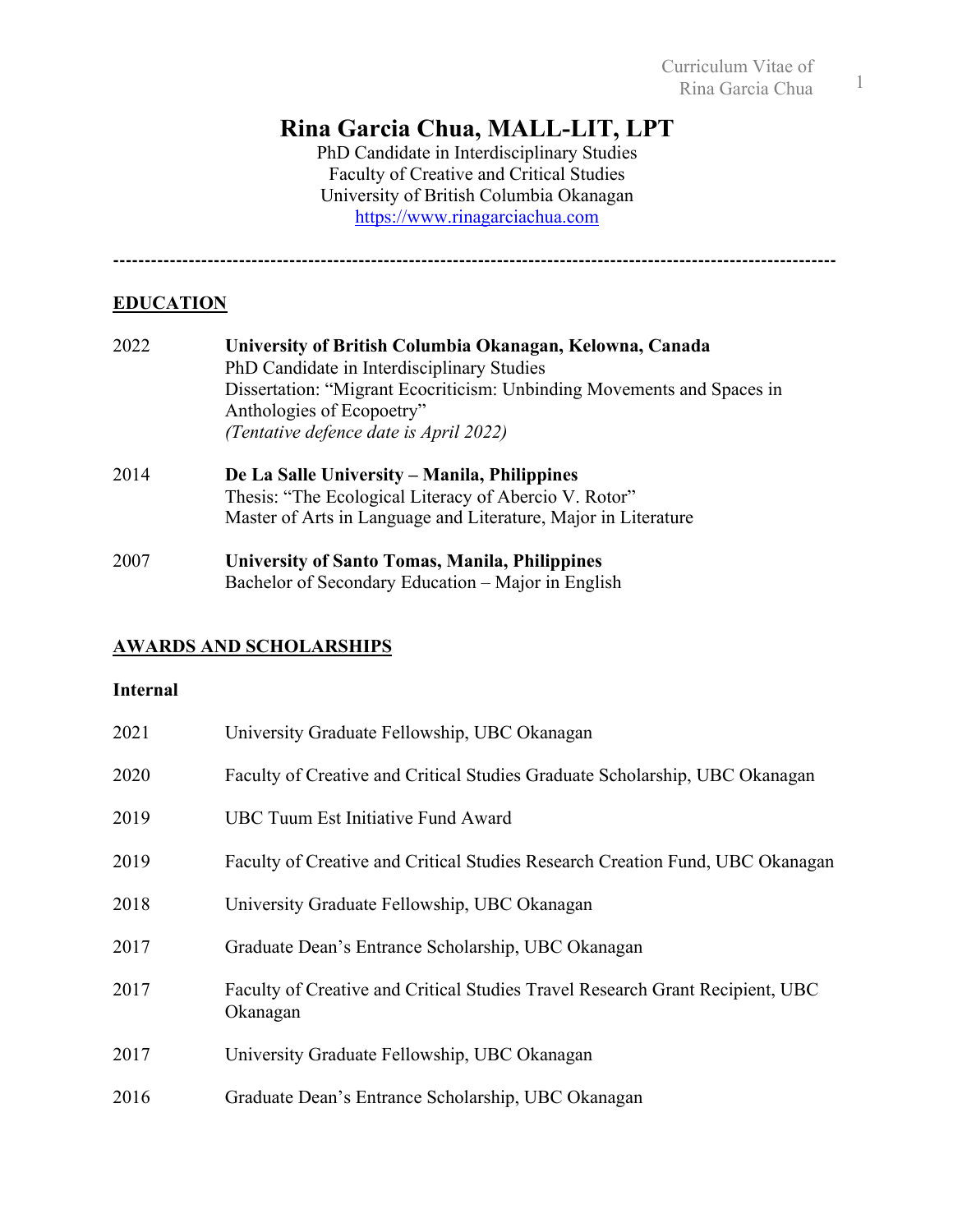| 2016            | UBC Okanagan Graduate Scholarship                                                                          |
|-----------------|------------------------------------------------------------------------------------------------------------|
| 2016            | Woodhaven Eco Culture Centre Graduate Student Resident                                                     |
| 2014            | Gold Medal for Outstanding Master's Thesis, De La Salle University - Manila                                |
| 2012            | Full University Scholarship Recipient, De La Salle University - Manila                                     |
| 2007            | Dean's Lister, University of Santo Tomas                                                                   |
| <b>External</b> |                                                                                                            |
| 2020            | Modern Language Association Graduate Student Fund                                                          |
| 2018            | Nominee, Philippine National Book Awards: Best Anthology in English                                        |
| 2017            | Association for the Study of Literature and the Environment (ASLE) Graduate<br><b>Student Travel Grant</b> |
| 2014            | Association for the Study of Literature and the Environment (ASLE) International<br>Membership Grant       |

# **RESEARCH CONTRIBUTIONS AND OTHER PUBLICATIONS**

### **Peer-Reviewed Publications**

#### **Books**

- Chua, Rina Garcia, Heidi Amin-Hong, Jeffrey Santa Ana, Xiaojing Zhou, eds. *Empire and Environment: Confronting Ecological Ruination in the Transpacific*. University of Michigan Press. Forthcoming 2022.
- Chua, Rina Garcia. *Sustaining the Archipelago: An Anthology of Philippine Ecopoetry*. University of Santo Tomas Publishing House, 2018.
- Chua, Rina Garcia. *21st Century Literature from the Philippines and the World*. University Press of First Asia, 2015.
- Chua, Rina Garcia. *21st Century Literature from the Philippines and the World, Teacher's Manual*. University Press of First Asia, 2015.

### **Book Chapters**

Chua, Rina Garcia. "Disentrancing the Rot of Colonialism in Philippine and Canadian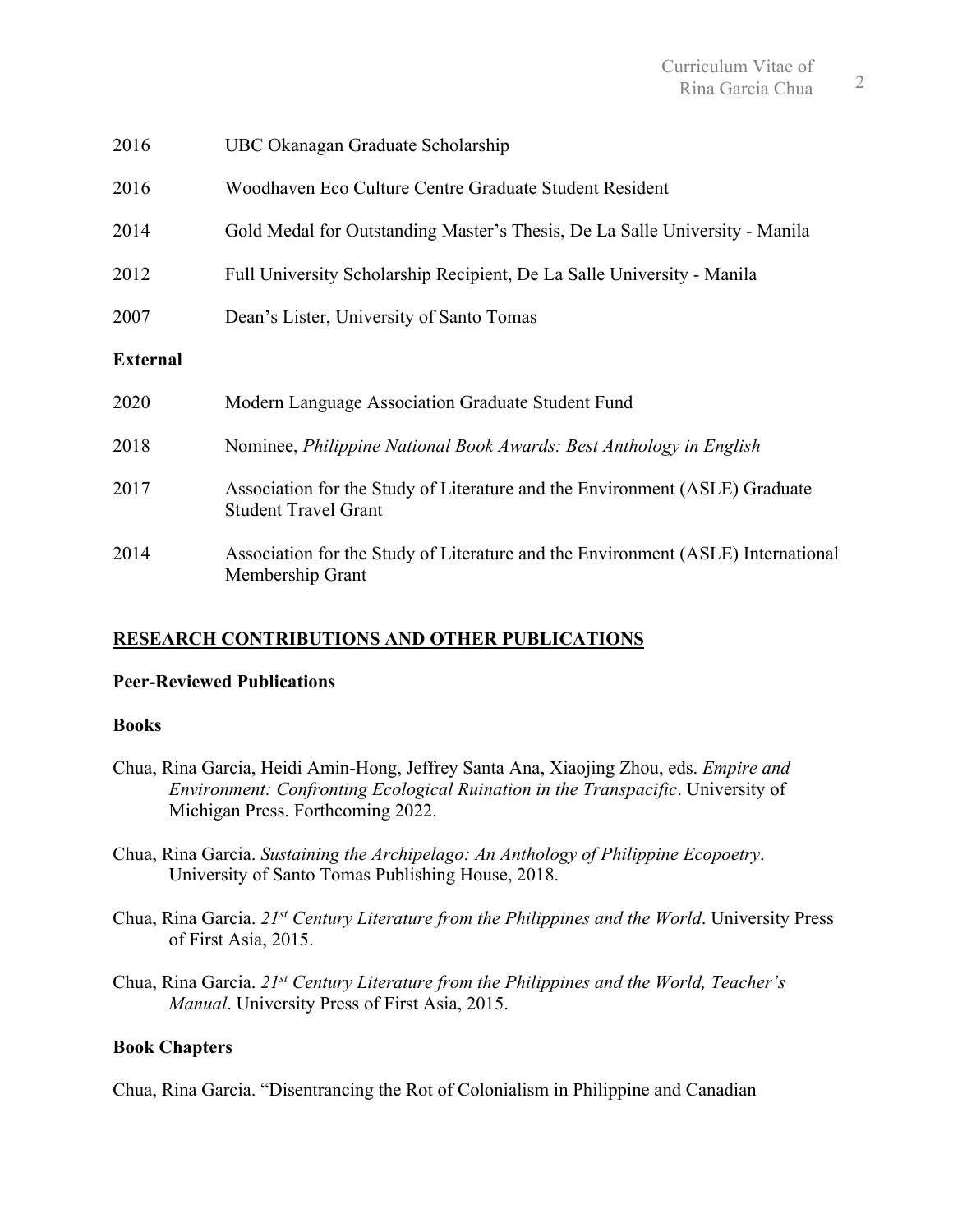Ecopoetry." *Empire and Environment: Confronting Ecological Ruination in the Transpacific,* edited by Chua, Heidi Amin-Hong, Jeffrey Santa Ana, Xiaojing Zhou. University of Michigan Press, forthcoming 2022.

- Chua, Rina Garcia, and Greg Garrard. "Ecopoetics and the Myth of Motivated Form." *Close Reading the Anthropocene,* edited by Helena Feder. Routledge, 2021, Pages 30-44.
- Chua, Rina Garcia. "The Germination of Ecological Literacy in a Third World Nation." *Environment and Pedagogy in Higher Education*. Lexington Books, 2018, pages 97-113.

### **Journal Articles**

- Chua, Rina Garcia. "Where the Boac River Ends or Leads: A Comparative Analysis of Postcolonial Ecocriticism and Eco-Cosmopolitanism / Kung Saan Nagtatapos o Humahantong ang Ilog Boac: Isang Pag-aaral na Komparatibo ng Poskolonyal na Ekokritisismo at Eko-Kosmopolitanismo." Translated by Alvin Yapan. *Katipunan* vol. 4, no. 1, 2019, pp. 203-218.
- Chua, Rina Garcia. "Toward a Migrant Ecocriticism." *Látag: Essays on Philippine Literature, Culture, and Environment,* eds. Timothy Ong and Isabela Lacuna. Likhaan, 2019, pp. 207-222.
- Chua, Rina Garcia. "The Precarity of Energy Security and Environmental Activism in the South." *Asia-Pacific Social Science Review,* vol. 18, no. 3, 2018, pp. 364-367.
- Chua, Rina Garcia. "The Surviving Sunset of Manila Bay and the Ethics of Environmental Justice in Philippine Ecopoetry." *Akda: The Asian Journal of Literature, Culture, Performance,* vol. 1, no. 1, 2016, pp. 49-63.
- Chua, Rina Garcia. Who is the monster of us all? Teaching sustainability through the ecopoetry of the Philippines." *Green Letters: Studies in Ecocriticism*, vol. 21, no. 2, pp. 167-184.
- Chua, Rina Garcia. "The Rebellion of Mariang Sinukuan, or Why We Need to Talk About Place Mutualism." *Tómas Literary Journal*, vol. 2, no. 6, 2016, pp. 151-165.
- Chua, Rina Garcia. "Dismantling Disaster, Death, and Survival in Philippine Ecopoetry." *Kritika Kultura,* no. 25, 2015, pp. 26-45.

### **Non-Peer Reviewed Publications**

#### **Creative Publications**

- Chua, Rina Garcia. "113 Submerged Reefs and Carbon Offsets." *g u e s t* Journal, ed. Melanie Unrau, no. 17, 2021.
- Chua, Rina Garcia. "Water Rush and The portrait from home." *That's What [W]e Said* Journal,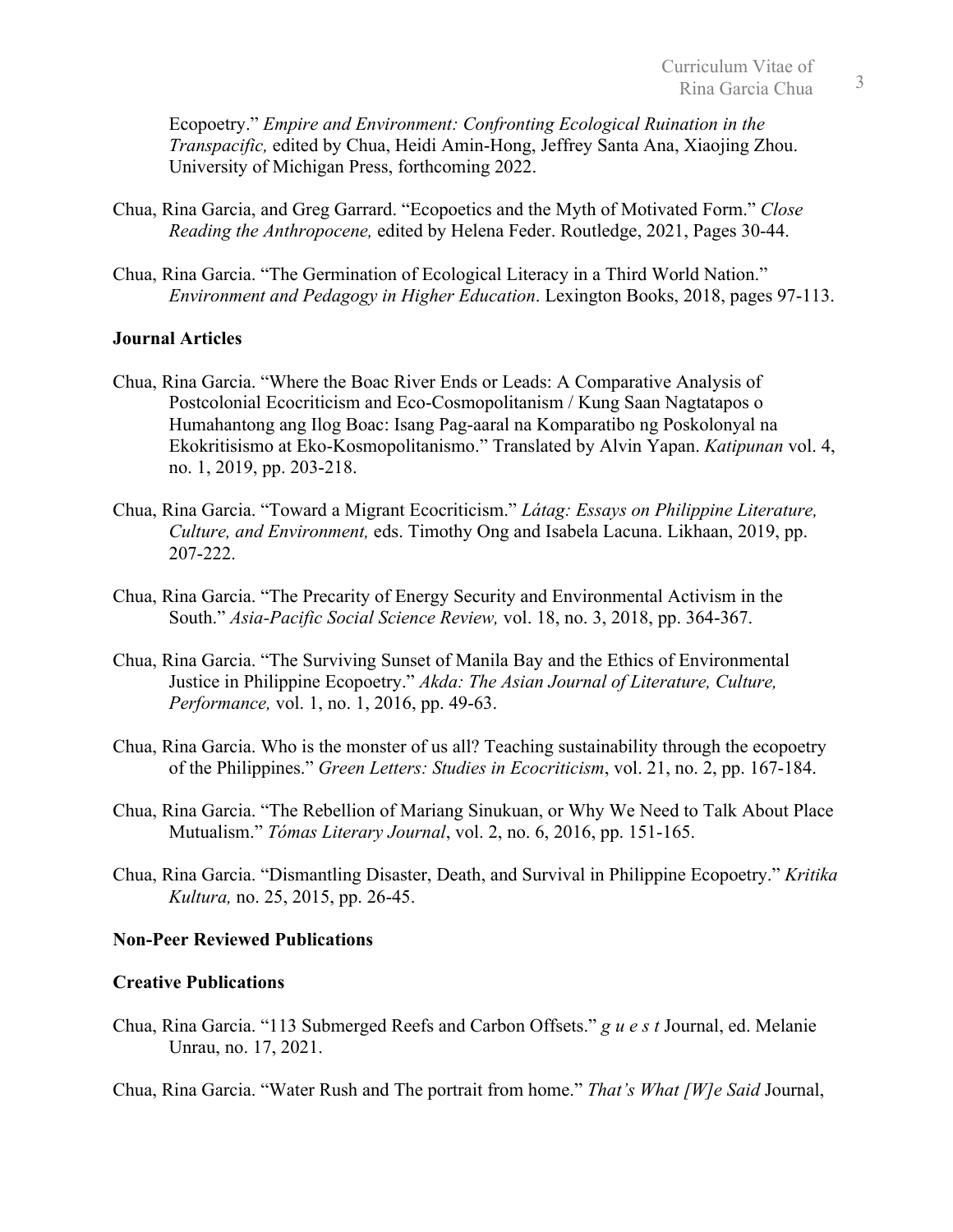ed. Tayana Simpson, vol. 2, no. 2, 2020.

- Chua, Rina Garcia. "Three Poems from the Philippines." *World Literature Today*, ed. Daniel Simon, Summer 2019.
- Chua, Rina Garcia. "Highway 66." *Papershell Anthology*, March 2019.
- Chua, Rina Garcia. "Season of Fires." *The Goose,* vol. 17, no. 1, 2018.
- Chua, Rina Garcia. "it's been three months since the last drop of rain and Turning." *(Un)bound: Five years of Asterisms*. Blue Sketch Press, 2019.
- Chua, Rina Garcia. "Sigay." *Danas: An Anthology of Filipino Women Writing*, ed. Faye Cura. Gantala Press, 2017.
- Chua, Rina Garcia. "Canines." *Ani 39 Literary Journal of the Cultural Center of the Philippines,* ed. Luis P. Gatmaitan, 2016.
- Chua, Rina Garcia. "Sigay." *Philippines Graphic*, 2016.

Chua, Rina Garcia. "Renverse." *Dapitan,* 2016.

Chua, Rina Garcia. "Blue." *Dapitan,* 2015.

#### **Essays**

- Chua, Rina Garcia. "Jessica Hagedorn." *Asian American Literature: An Encyclopedia for Students*. Ed. Keith Lawrence. Greenwood/AB-CLIO, LLC, 2021.
- Chua, Rina Garcia. "Problems of Place: Contemplating Multiplicities and Space/s." *Environmental History Now*, 2019.

Chua, Rina Garcia. "the word ignore is a verb: Apprehension in the Spoken Word of Disasters (Foreword)." *Bukambibig,* vol. 1, no. 3, 2017.

- Chua, Rina Garcia. "News Bites / Bali-Balita (translated)." *Bersong Europinoy*, 2015.
- Chua, Rina Garcia. "Breaking down labels." *Manila Bulletin Lifestyle*, Sept 2015.

Chua, Rina Garcia. "Wattpad: Godsend or the Devil's Advocate?" *Philippine Daily Inquirer Lifestyle Section,* Sept 2015.

Chua, Rina Garcia. "In Writing, There's Camaraderie." *Philippine Daily Inquirer* Lifestyle Section, Aug 2015.

Chua, Rina Garcia. "Criticism in the City of Pines." *Philippine Daily Inquirer* Lifestyle Section,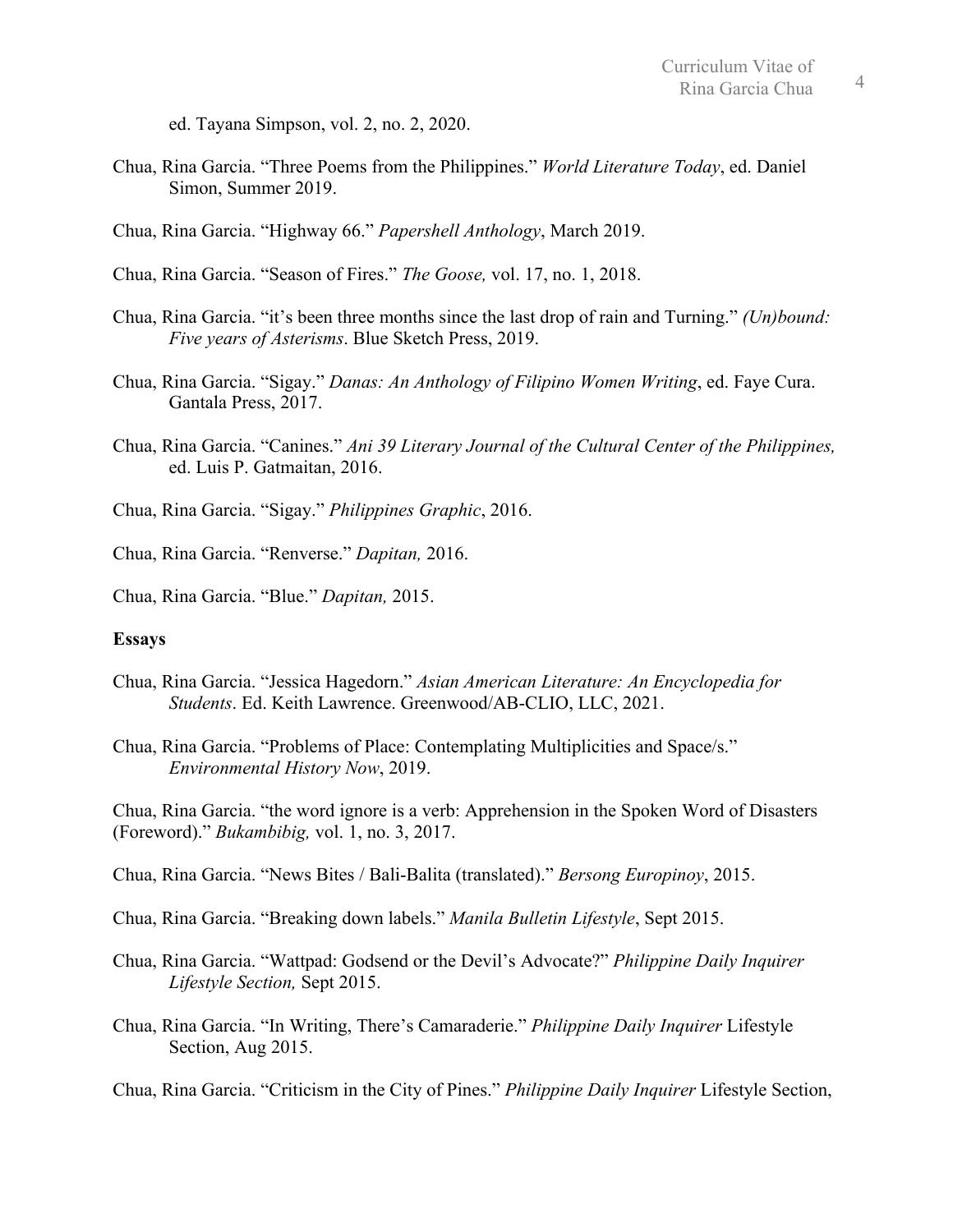July 2014.

### **CONFERENCES**

### **Organized Panels/Roundtables**

- 2021 "Migrant Ecocriticism Stream Live Q&A." Emergence/y: Association for Literature and the Environment Biennial Conference (Online). July 30, 2021.
- 2021 "Diversity Caucus Event: BIPOC Collaboration." Emergence/y: Association for Literature and the Environment Biennial Conference (Online). July 28, 2021.
- 2019 "Toward a Migrant Ecocriticism." (Panel: *Empire and Environment: Confronting Ecological Ruination in the Asia-Pacific and the Americas I)*. 13th Association for Literature and the Environment Biennial Conference on "Paradise on Fire" (Sacramento, California). June 26-30, 2019.
- 2017 "Disentrancing the Rot of White-Settler Colonialism in Philippine and Canadian Ecopoetry." (Panel: *Postcolonial Rust: Literature and Debris from North America*  and the Asia-Pacific). 12<sup>th</sup> Association for Literature and the Environment Biennial Conference on "Rust/Resistance: Works of Recovery" (Detroit, Michigan). June 20 to June 25 2017.

### **Conference Papers Presented**

| 2020 | "Disentrancing the Rot of Colonialism in Philippine and Canadian Ecopoetry."<br>Modern Language Association Annual Meeting (Seattle, Washington). January 9-<br>12, 2020.                                                                                              |
|------|------------------------------------------------------------------------------------------------------------------------------------------------------------------------------------------------------------------------------------------------------------------------|
| 2019 | "Literature as Insurrection: A Roundtable on Gina Apostol's Insurrecto."<br>American Studies Association 2019 Annual Meeting (Honolulu, Hawaii).<br>November 7-10, 2019.                                                                                               |
| 2019 | "a steering to homes, or the ecopoetry of a migrant Filipinx." 3rd ASLE-ASEAN<br>Ecocritical Workshop: "The Littoral and the Liminal" Bonding ASEAN together<br>through Literary Studies, Ecological Criticism, and the Environmental<br>Humanities. June 14-16, 2019. |
| 2019 | Disentrancing the Rot of Colonialism in Philippine and Canadian Ecopoetry.<br>(Panel: Breaking Down Walls). Humanities Graduate Student Conference:<br>"Walls" (University of British Columbia Okanagan, Canada). April 26-27, 2019.                                   |
| 2017 | "Finding Wilderness, Determining Wonderland: Environmental Justice as<br>Explored in BC Centennial Committee's From Wilderness to Wonderland." 8th                                                                                                                     |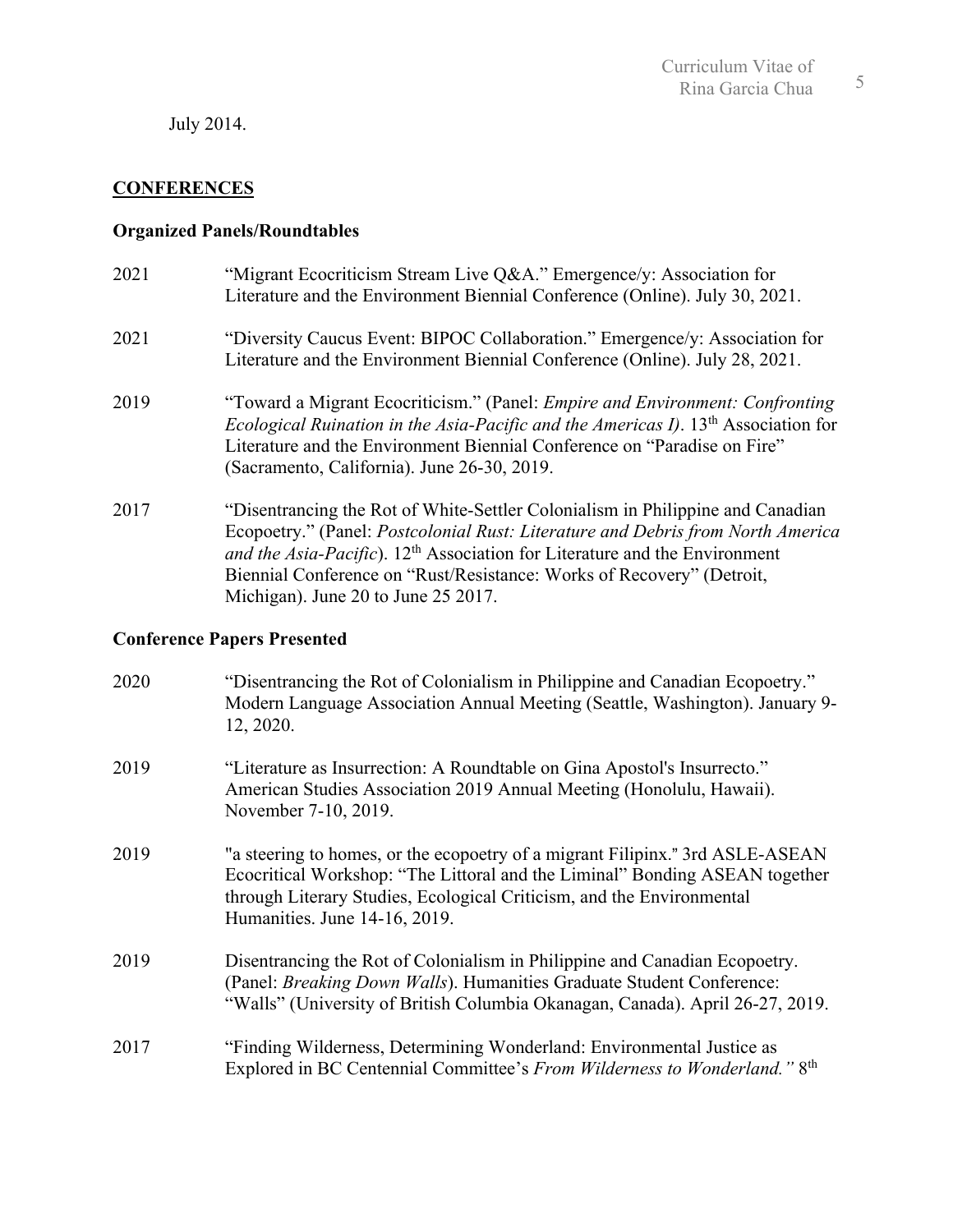|                                           | Annual Interdisciplinary Graduate Studies Conference (UBC Okanagan). May 4-<br>6, 2017.                                                                                                                                                                                                                                                                                                          |  |
|-------------------------------------------|--------------------------------------------------------------------------------------------------------------------------------------------------------------------------------------------------------------------------------------------------------------------------------------------------------------------------------------------------------------------------------------------------|--|
| 2016                                      | "Living Limestones and the Move to Refuse Resilience." ASLE-ASEAN<br>Workshop: Local in the Global (National University of Singapore, Singapore).<br>August 1-2, 2016.                                                                                                                                                                                                                           |  |
| 2016                                      | "Living Limestones and the Move to Refuse Resilience." (Panel: Who's Afraid of<br>Revolution? Creative Tensions in Contemporary Philippine Poetry, Fiction,<br>Theater, and Literary Translation). 10 <sup>th</sup> International Conference on Philippine<br>Studies (Re-Imagining Community, Scholarship, Citizenship) in Silliman<br>University, Dumaguete City, Philippines. July 6-8, 2016. |  |
| 2015                                      | "0-Plan Tabang: Eco-minstrelsy as Ritual and Performance in Volunteerism after<br>Haiyan." Co-presented with Mario L. Mendez, Jr. Fluid States (PS#21<br>Philippines: Performance, Disaster, Resilience) Sa Tagilid na Yuta: On Tilted<br>Earth: Performance in Archipelagic Space in De La Salle University, Manila,<br>Philippines. November 5-8, 2015.                                        |  |
| 2014                                      | "Dismantling Disaster, Death, and Survival in Philippine Ecopoetry." The<br>Tamkang International Conference on Ecological Discourse in Tamkang<br>University, New Taipei, Taiwan. December 2014.                                                                                                                                                                                                |  |
| 2014                                      | "Dismantling Disaster, Death, and Survival in Philippine Ecopoetry." Disasters in<br>History: The Philippines in Comparative Perspective in Ateneo de Manila<br>University, Manila, Philippines. October 25-26, 2014.                                                                                                                                                                            |  |
| <b>Invited Public Talks/Presentations</b> |                                                                                                                                                                                                                                                                                                                                                                                                  |  |
| 2021                                      | "Concrete Jungle." Panel on Southeast Asian environment, culture, and diaspora.<br>Singapore Writers Festival 2021.                                                                                                                                                                                                                                                                              |  |
| 2021                                      | "Pinoy Diaspora Ecopoetics," Pinoy Ecopoetics Seminar-Workshop funded by<br>Australia Council for the Arts with Eunice Andrada. November 2021                                                                                                                                                                                                                                                    |  |

- 2021 "Sustaining Life through Creative Collaboration in Troubled Times," *BIPOC Creators Collective-Newfoundland* and Edge Effects Gallery with Dr. Anita Girvan. May 26, 2021.
- 2021 "Eco-Literature in Times of Crisis," Gubatbp. Podcast. February 26, 2021. https://www.gubatbp.forestfoundation.ph/episode-2/
- 2020 "Does Ecopoetry Exist? A Reconsideration of Motivated Form," *University of Basel Department of Languages and Literature* with Dr. Greg Garrard. December 16, 2020. https://english.philhist.unibas.ch/en/news-andevents/events/details/does-ecopoetry-exist-a-reconsideration-of-motivated-form/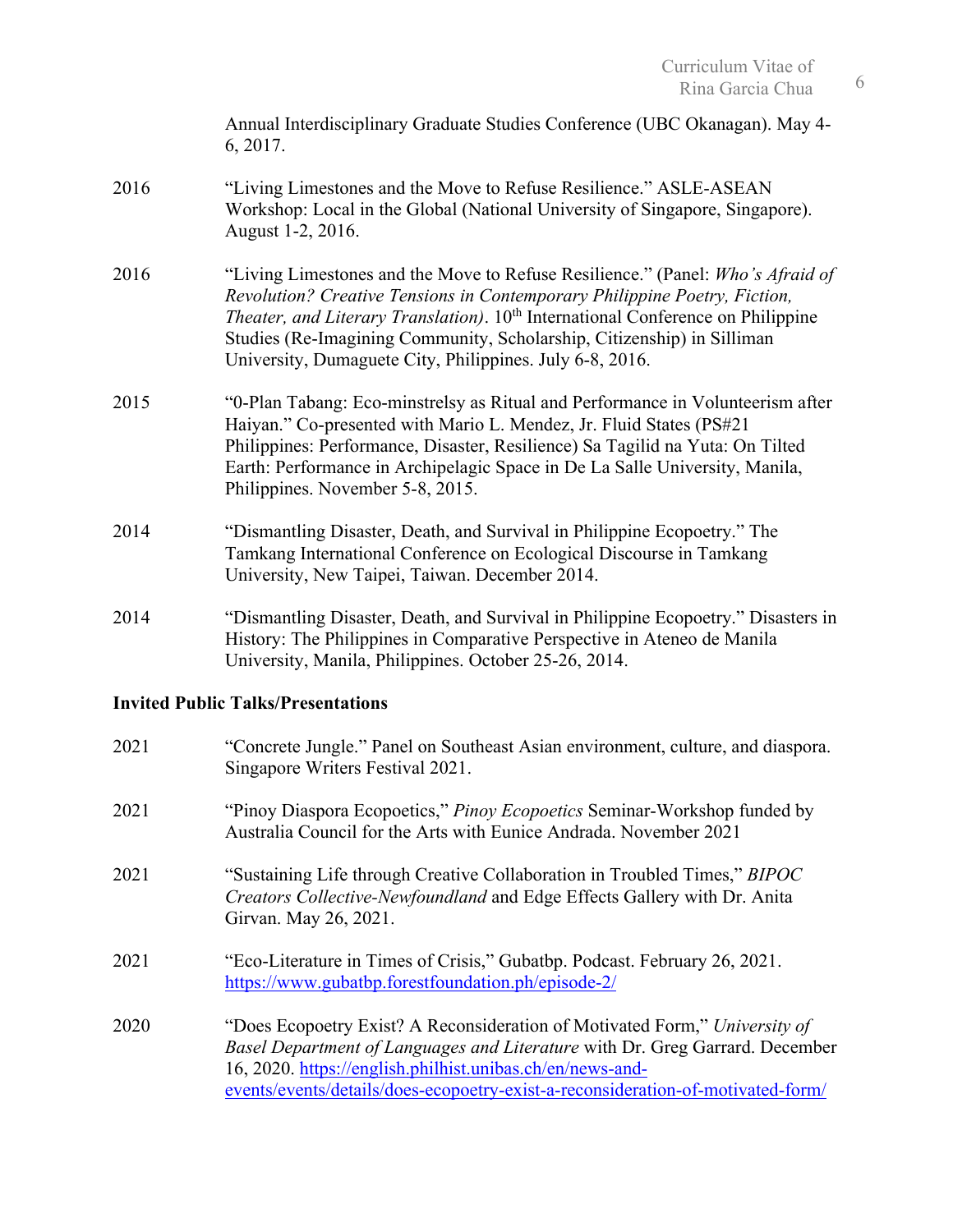| 2020 | "An Ecofeminst Reading of Gina Apostol's <i>Illustrado</i> ," De La Salle University –<br>Manila. September 2020                                                                                   |
|------|----------------------------------------------------------------------------------------------------------------------------------------------------------------------------------------------------|
| 2020 | "e-Race-sures" Live Event, <i>ALECC 2020</i> with Dr. Anita Girvan. July 8, 2020.<br>https://conferences.usask.ca/alecc2020/art-lit-film/e-race-sures.php                                          |
| 2020 | "UBC graduate student on the COVID-19 pandemic," Sarah Penton, CBC<br>Radio West. April 4, 2020. https://www.cbc.ca/news/canada/british-<br>columbia/summer-tuition-waiver-ubc-1.5521864           |
| 2019 | "A book discussion of Sustaining the Archipelago," University of Santo<br>Tomas Publishing House and Center for Creative Writing and Literary Studies,<br>University of Santo Tomas. June 3, 2019. |
| 2019 | "Roundtable on Literature and the Industry," Writing the Classroom 3: National<br>Conference on the Teaching of Literature and the Humanities, De La Salle<br>University – Manila. May 18, 2019.   |

# **TEACHING EXPERIENCE**

# **Post-secondary**

| 2021 | Graduate Teaching Assistant, University of British Columbia Okanagan<br>Courses: ENGL 153, ENGL 150, ARTH, CULT 101, CULT 100                                                |
|------|------------------------------------------------------------------------------------------------------------------------------------------------------------------------------|
| 2016 | Instructor, University of Santo Tomas Faculty of Arts and Letters<br>Courses: Young Adult Lit, Comparative Mythology, World Lit, Philippine Lit,<br>European Lit, Humanities |
| 2014 | Instructor, Far Eastern University<br>Courses: Philippine Lit, World Lit                                                                                                     |

# **High school and Primary**

| 2021 | Facilitator, XSpace Learning Centre (Burnaby, BC)<br>Courses: Humanities, ELL, Econ, Canadian Culture and Literature, Pre-English,<br>History, Provincial Exam Prep Courses |
|------|-----------------------------------------------------------------------------------------------------------------------------------------------------------------------------|
| 2019 | Instructor, Okanagan College Summer Camp (Camp OC)                                                                                                                          |
| 2014 | Instructor, Korean International School Philippines                                                                                                                         |
| 2013 | Instructor, Mahatma Gandhi International School – Manila                                                                                                                    |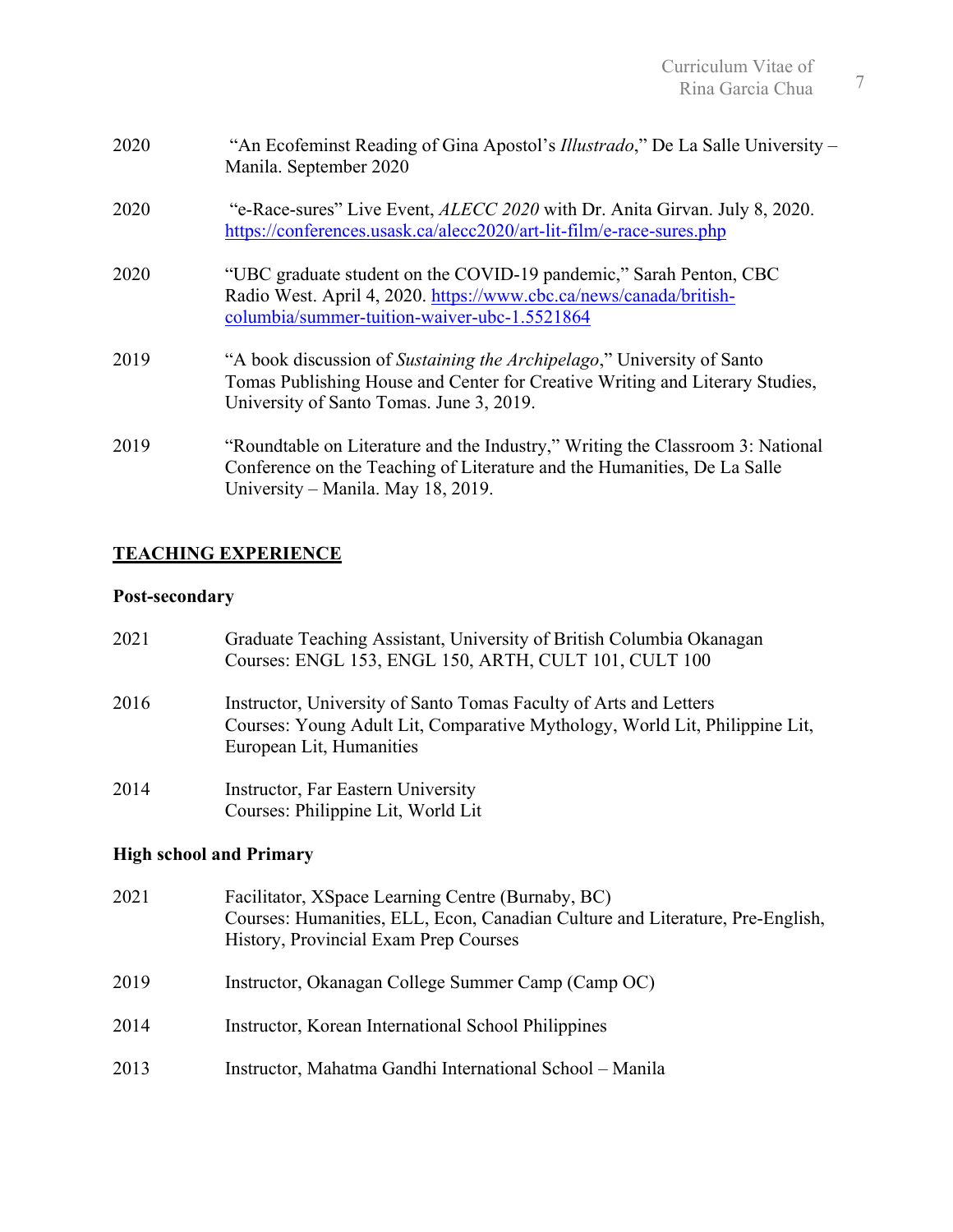| 2010 | English Teacher, Elizabeth Seton School – Main, Manila, Philippines                                    |
|------|--------------------------------------------------------------------------------------------------------|
| 2007 | Practicum Trainee, University of Santo Tomas Education High School                                     |
| 2007 | Off-Campus Practicum Trainee, Eulogio "Amang" Rodriguez Vocational High<br>School, Manila, Philippines |

# **SERVICE**

# **Professional**

| 2022                 | Poetry Editor, The Goose: Journal of Arts, Environment, and Culture in Canada                                                                                |
|----------------------|--------------------------------------------------------------------------------------------------------------------------------------------------------------|
| 2022                 | Co-Diversity Officer, Association for the Study of Literature and the Environment<br>(ASLE)                                                                  |
| 2022                 | Committee Member, Anti-Racist and Equity Working Group, Association for<br>Literature, Environment, and Culture in Canada (ALECC)                            |
| 2021                 | Committee Member (Conference), Association for Literature, Environment, and<br>Culture in Canada (ALECC)                                                     |
| 2021                 | Co-Editor, e-Race-sures issue 19.1, The Goose: Journal of Arts, Environment,<br>and Culture in Canada                                                        |
| 2021                 | Stream Coordinator, Migrant Ecocriticism Stream, Emergence/y: Association for<br>the Study of Literature and the Environment (ASLE) 2021 Biennial Conference |
| <b>Institutional</b> |                                                                                                                                                              |
| 2021                 | Graduate Student Committee Member, University of British Columbia Student<br>Union Okanagan (UBCSUO)                                                         |
| 2020                 | Doctoral Graduate Student Representative, College of Graduate Studies,<br>University of British Columbia Okanagan                                            |
| 2020                 | Volunteer, alumni UBC, University of British Columbia Okanagan                                                                                               |
| 2019                 | Volunteer, Community Service Learning Program, University of British<br>Columbia Okanagan                                                                    |

2019 Student Leadership Committee, alumni UBC, University of British Columbia Okanagan

# **Community**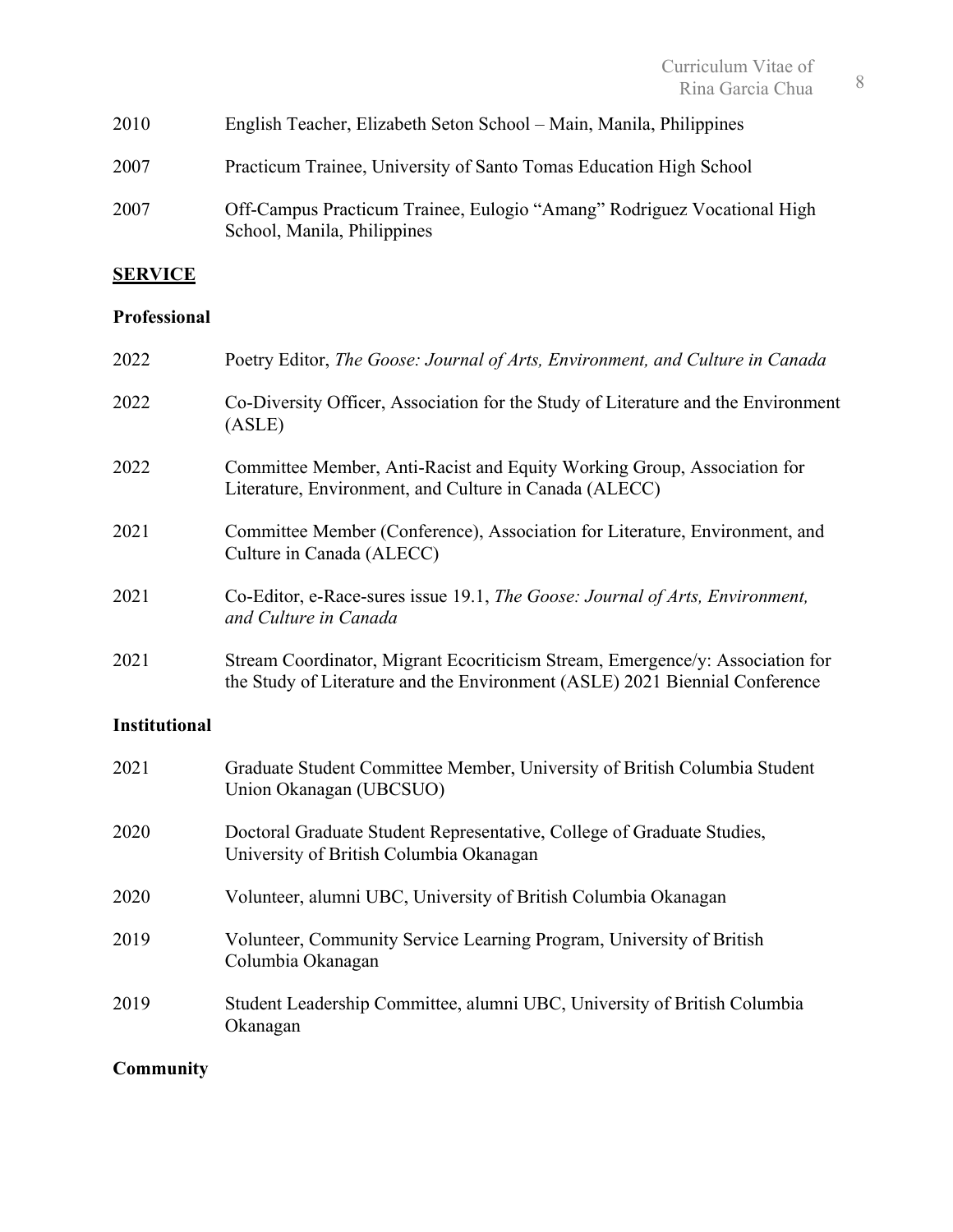- 2021 Volunteer, Settlement Mentor, Kelowna Community Resources
- 2020 Volunteer, Central Okanagan Food Policy, Good Food Box

### **RESEARCH AND UNIVERSITY EMPLOYMENT**

| 2021 | Graduate Academic Assistant, Centre for Scholarly Communication, University<br>of British Columbia Okanagan |
|------|-------------------------------------------------------------------------------------------------------------|
| 2019 | Graduate Research Assistant, Public Humanities Hub – Okanagan                                               |
| 2018 | Graduate Research Assistant, Punk Pedagogy Project, University of British<br>Columbia Okanagan              |
| 2017 | CELPIP Invigilator, University of British Columbia Okanagan                                                 |
| 2017 | Graduate Community Facilitator, University of British Columbia Okanagan                                     |

# **OTHER WORK EXPERIENCE**

| 2017 | Academic and Creative Writer, University Press of First Asia, Inc.                                                                                                |
|------|-------------------------------------------------------------------------------------------------------------------------------------------------------------------|
| 2016 | Resource Person and Trainer, University Press of First Asia, Inc.                                                                                                 |
| 2017 | Freelance Contributor, Manila Bulletin Arts and Culture                                                                                                           |
| 2015 | <b>Consultant, Center for Educational Measurement Essay Writing Assessment</b>                                                                                    |
| 2013 | Resource Person and Trainer, UNO Study Center, Iraya Foundation                                                                                                   |
| 2013 | English Resource Person and Trainer, Catholic Education Association of the<br>Philippines                                                                         |
| 2010 | Editor, "Issues in Applied Linguistics and Applied Linguistics in the Philippines:<br>A Decade in Retrospect" by Shirley N. Dita, De La Salle University - Manila |

# **LICENSE AND ELIGIBILITY**

- 2007 Board Examination for Teachers (LPT), *Philippine Professional Regulation Commission*
- 2016 **IELTS** score: Band 8